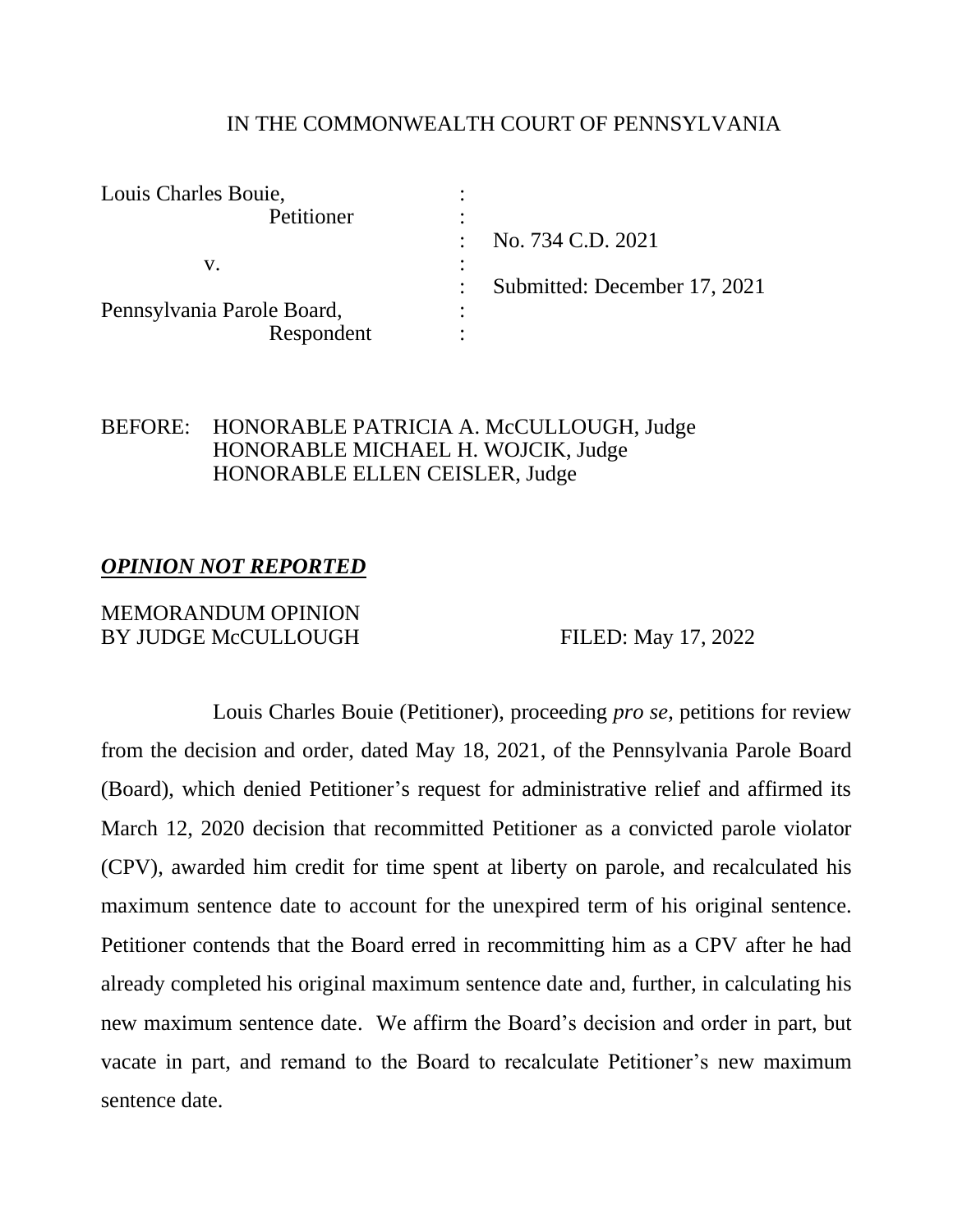On August 30, 2009, Petitioner pled guilty to the crime of robbery, and a court of common pleas sentenced him to 5 to 10 years' incarceration. At this point, Petitioner's maximum sentence date was calculated as September 19, 2018. (Certified Record (C.R.) at 1.)

On June 3, 2013, the Board granted Petitioner parole and he was released on parole on September 23, 2013, at which point 1,822 days (approximately 5 years) remained on his original sentence. After serving years on parole, Petitioner was arrested for a variety of drug-related offenses, and, on August 8, 2018, the Board issued a warrant to commit and detain Petitioner for violating parole. On September 17, 2018, Petitioner posted bail on the criminal charges; however, he remained incarcerated on the Board's warrant to commit and detain until September 19, 2018—the expiration of his original maximum sentence date. Consequently, at this point, the Board lifted its warrant to commit and detain, and Petitioner was released on bail. (C.R. at 11-26, 36, 93.)

Thereafter, on August 27, 2019, a court of common pleas, after conducting a bench trial, found Petitioner guilty of 8 counts of drug-related offenses, and sentenced him to an aggregate term of 5 to 10 years' imprisonment on October 29, 2019. The Board then issued another warrant to commit and detain Petitioner on November 5, 2019, and conducted a revocation hearing on December 27, 2019. By decision and order dated January 23, 2020, the Board revoked Petitioner's parole, recommitted him as a CPV, and awarded him 1,415 days of sentencing credit (approximately 3 years and 11 months) for the time spent at liberty on parole from September 23, 2013, to August  $8, 2017$ ,<sup>1</sup> and 2 days of credit for the period he was detained solely on the Board's

<sup>&</sup>lt;sup>1</sup> See section 6138(a)(2.1) of the Prisons and Parole Code (Parole Code), 61 Pa.C.S. §6138(a)(2.1), added by the Act of July 5, 2012, P.L. 1050 (authorizing the Board, in its discretion, to award credit to a CPV for time spent at liberty on parole unless an enumerated exception applies).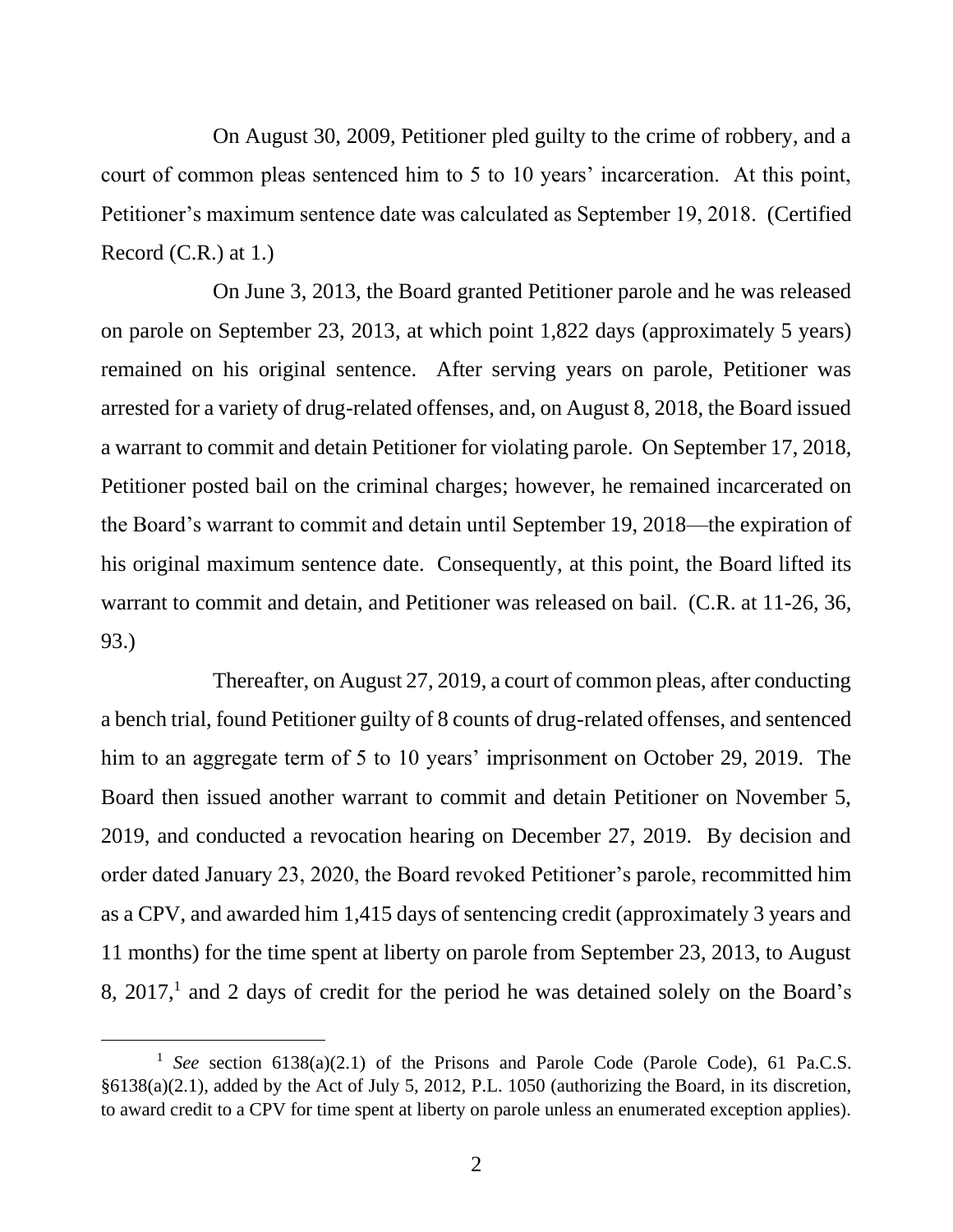warrant, from September 17, 2018, to September 19, 2018. In calculating Petitioner's new maximum sentence date, the Board added 405 days that it determined remained owing on his original sentence (1,822 days owed at the time of parole, minus the 1,417 days of sentencing credit) to arrive at a new maximum sentence date of December 14, 2020. By decision and order dated March 12, 2020, the Board officially recommitted Petitioner as a CPV and recalculated his new maximum sentence date as December 14, 2020. (C.R. at 40-49, 65, 89.)

Subsequently, Petitioner filed a request for administrative relief, which the Board denied in a decision and order dated May 18, 2021. (C.R. at 121-35, 136- 39.) Petitioner then filed a petition for review in this Court.<sup>2</sup>

On appeal, Petitioner first argues that the Board erred in revoking his parole after he had completed the expiration of his original maximum sentence date on September 19, 2018. However, section 6138(a)(1) of the Parole Code, pertaining to CPVs, provides as follows:

> *A parolee* under the jurisdiction of the [B]oard released from a correctional facility *who*, *during the period of parole* or while delinquent on parole, *commits a crime* punishable by imprisonment, for which the parolee is convicted or found guilty by a judge or jury or to which the parolee pleads guilty or nolo contendere at any time thereafter in a court of record, *may* at the discretion of the [B]oard *be recommitted as a parole violator*.

61 Pa.C.S. §6138(a)(1) (emphasis added).

In interpreting this statutory section and its predecessor version which contained identical language, *see Penjuke v. Pennsylvania Board of Probation and* 

 $2$  Our scope of review is limited to determining whether constitutional rights were violated, whether an error of law was committed, or whether necessary findings of fact are supported by substantial evidence. *McCloud v. Pennsylvania Board of Probation and Parole*, 834 A.2d 1210, 1212 n.6 (Pa. Cmwlth. 2003).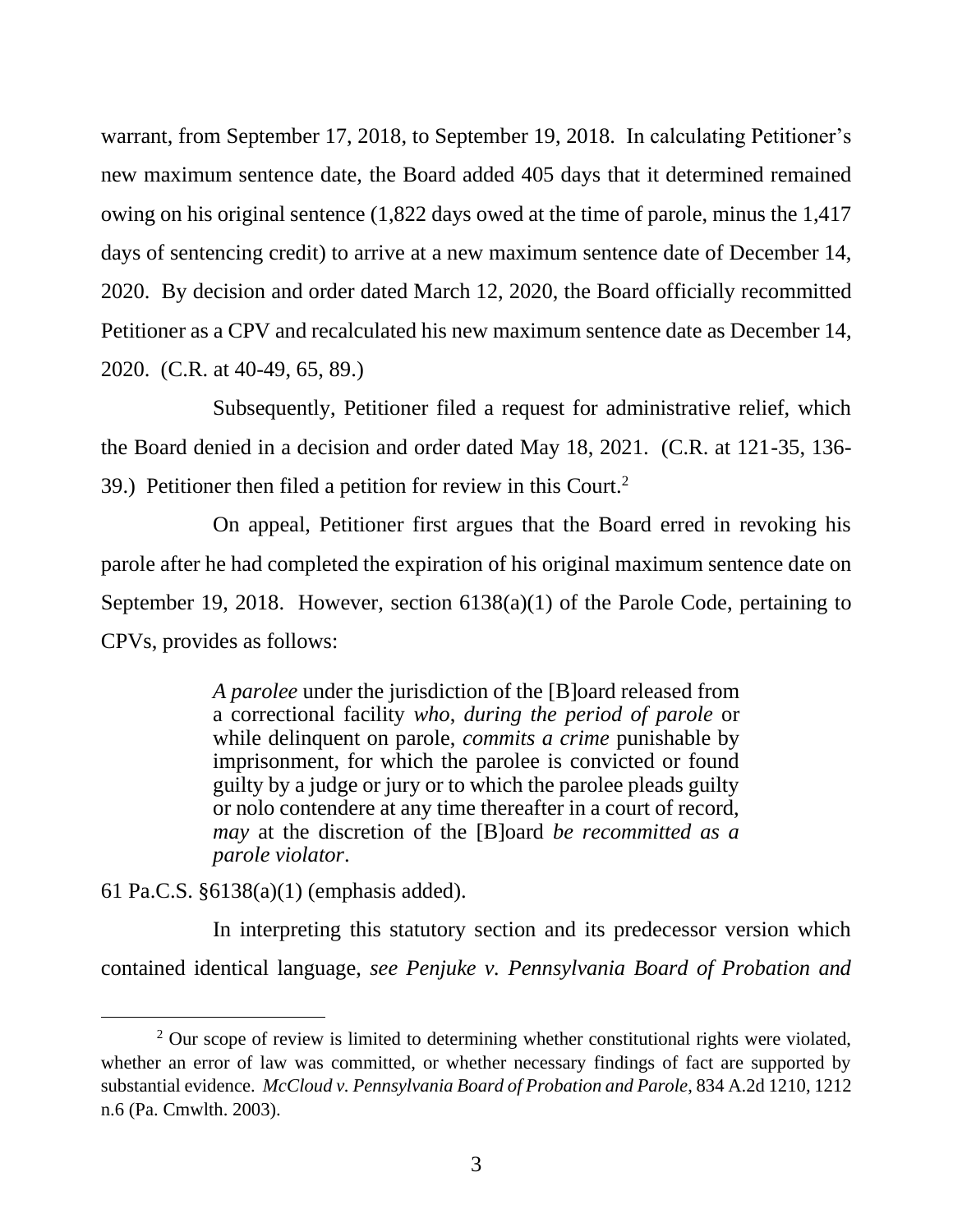*Parole*, 203 A.3d 401, 405 (Pa. Cmwlth. 2019) (*en banc*), this Court has long held that "the Board retains jurisdiction to recommit a parolee convicted of a crime committed while on parole even after the expiration of an original maximum sentence." *Adams v. Pennsylvania Board of Probation and Parole*, 885 A.2d 1121, 1124 (Pa. Cmwlth. 2004); *see Price v. Pennsylvania Board of Probation and Parole*, 117 A.3d 362, 366 (Pa. Cmwlth. 2015) ("There is no doubt that the Board can recommit and recompute the sentence of a parolee who commits a crime while on parole but is not convicted until after his original sentence would have expired.") (internal citation omitted); *accord Moore v. Pennsylvania Board of Probation and Parole* (Pa. Cmwlth., No. 1568 C.D. 2019, filed December 10, 2020) (unreported), slip op. at 7 ("[I]t is well settled that the Board has jurisdiction to recommit a parolee after the expiration of his maximum sentence date for crimes committed while he was still on parole." $)$ .<sup>3</sup> Here, it is undisputed that Petitioner committed crimes while he was on parole and was later convicted of those crimes. Therefore, we conclude that the Board did not err in revoking Petitioner's parole and recommitting him as a CPV, even though Petitioner was not convicted of the crimes until after his original maximum sentence date had expired.

Next, Petitioner asserts that the Board abused its discretion in recalculating his new maximum sentence date. According to Petitioner, the 405 days that the Board added in its recalculation to extend the maximum of his original sentence date from November 5, 2019, to December 14, 2020, "was not [for] time spent at liberty on parole but [for time that] was served in jail." Pet'r Br. at 7.

In response, the Board contends that Petitioner owes 405 days on his original sentence because he was not granted sentencing credit as a CPV for this period

<sup>&</sup>lt;sup>3</sup> We cite *Moore*, an unreported decision, for its persuasive value in accordance with section 414(a) of the Commonwealth Court's Internal Operating Procedures, 210 Pa. Code §69.414(a).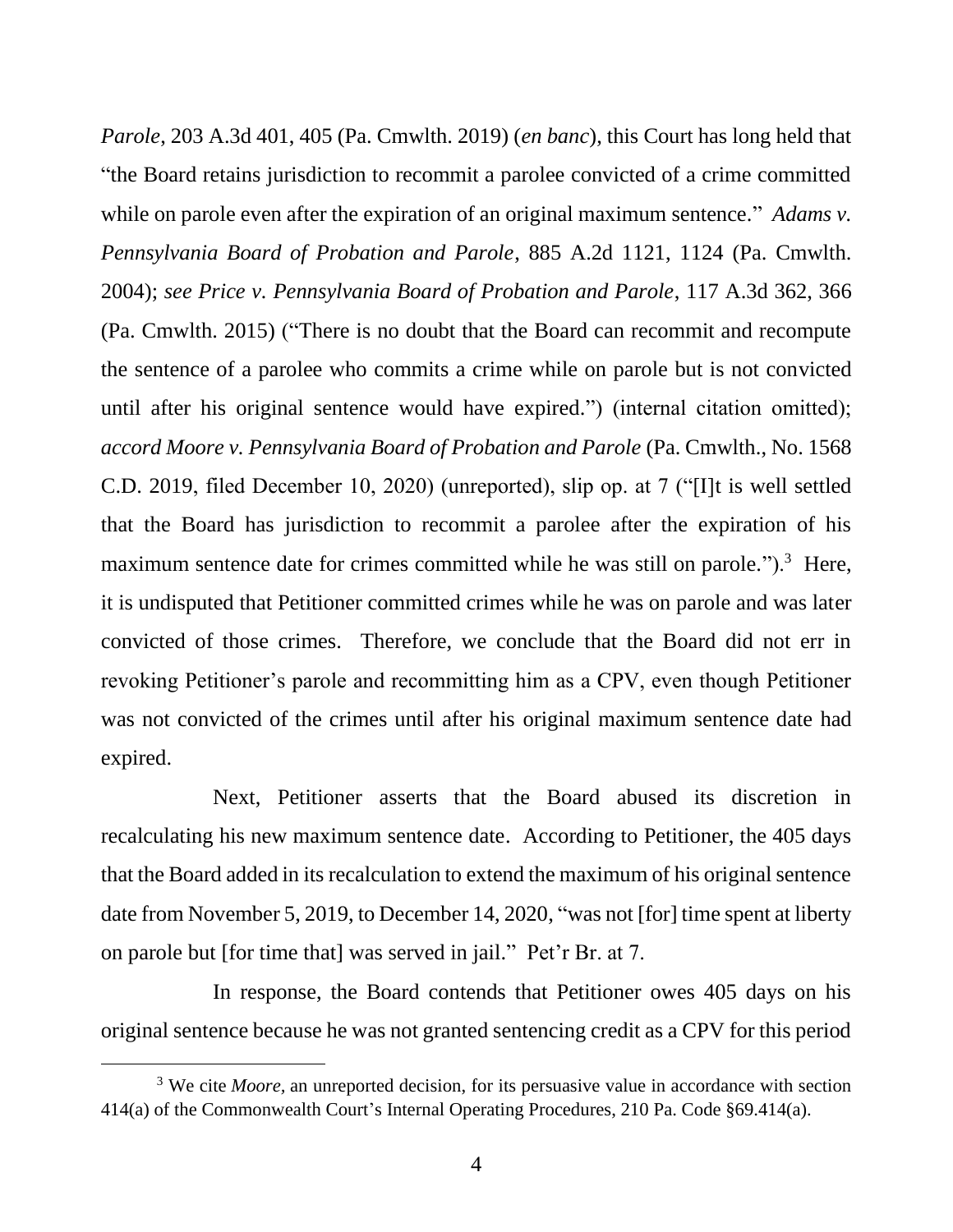of time while at liberty on parole.<sup>4</sup> However, the Board maintains that it erred in calculating the 405 days and submits that this amount should have been added to January 23, 2020, the date the Board decided to revoke parole and, thus, the correct maximum sentencing date should be March 3, 2021. In this regard, the Board requests a remand to issue a decision that accurately reflects Petitioner's new maximum sentence date.

Given the Board's concession that it had erred, and the possibility that its previous calculation of Petitioner's new maximum sentence date could have affected or will affect—his future parole eligibility and sentencing credit for his most recent convictions, we believe the most prudent course of action is to remand to the Board to issue a decision along with an explanation as to how it arrived at its numerical calculation. 5 If Petitioner is dissatisfied with the Board's decision, he could then petition for review in this Court.

<sup>4</sup> *See* section 6138(a)(2) of the Parole Code, 61 Pa.C.S. §6138(a)(2) (stating that, absent a discretionary award of sentencing credit, a CPV may be ordered "to serve the remainder of the term which the parolee would have been compelled to serve had the parole not been granted"); *see also supra* note 1.

<sup>&</sup>lt;sup>5</sup> In light of the fact that the Board's recalculation of Petitioner's maximum sentence date could result in an adverse or detrimental effect on Petitioner's current incarceration and future parole eligibility, we decline to dismiss this case as moot on the ground that the previously calculated—and now proposed— original maximum sentence date has expired. *See Mesko v. Pennsylvania Board of Probation and Parole*, 245 A.3d 1174, 1178 n.5 (Pa. Cmwlth. 2021) ("[The petitioner] is still serving a sentence on the new charges and the issues raised in the present matter may affect his new maximum date on those charges in later proceedings, so this matter is not rendered moot.").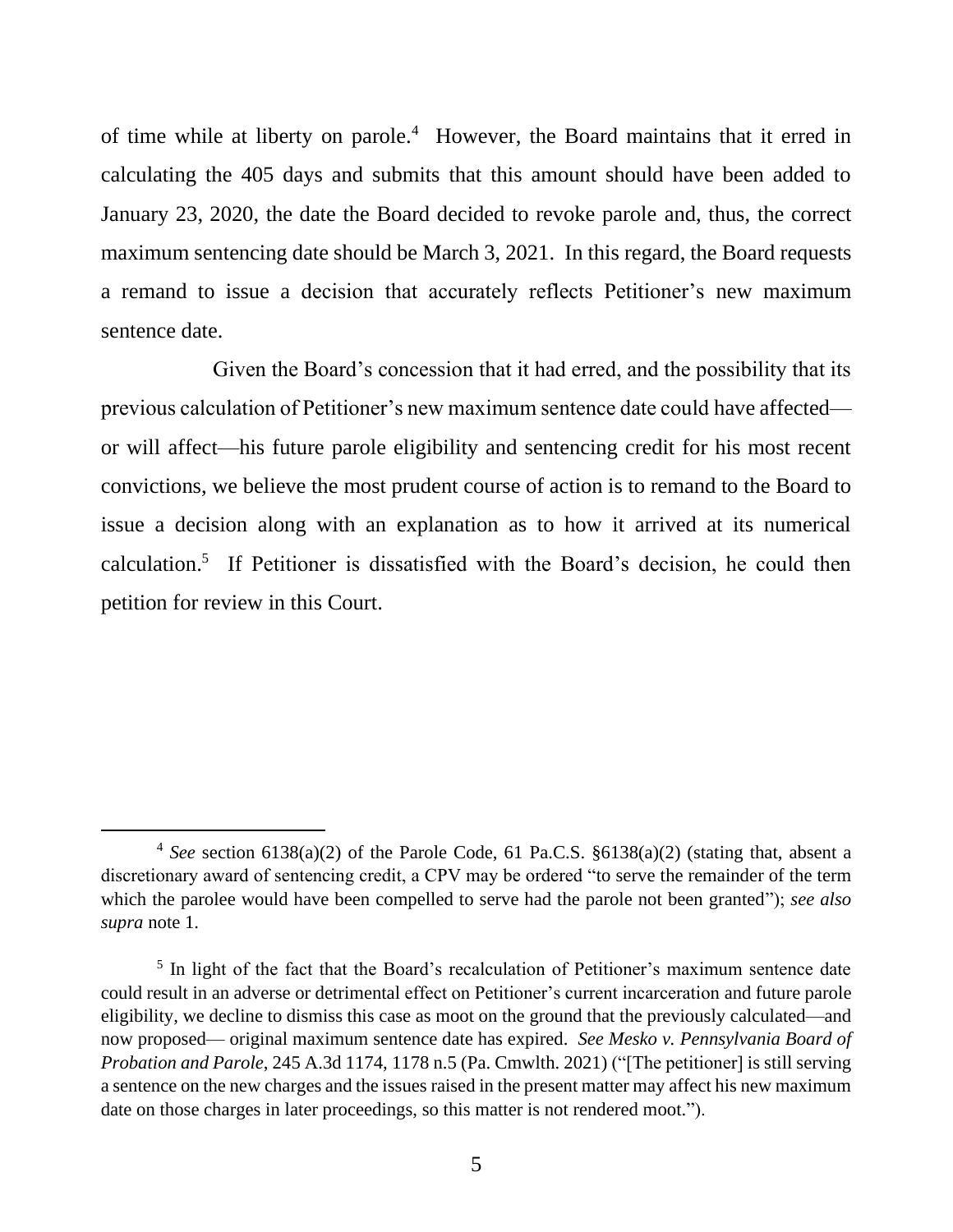Accordingly, we affirm the Board's order revoking Petitioner's parole and recommitting him as a CPV. We remand with instruction that the Board issue a decision that accounts for the unexpired term of Petitioner's original sentence and provides a legal explanation for its arithmetic and basis for recalculating Petitioner's maximum sentence date.

> \_\_\_\_\_\_\_\_\_\_\_\_\_\_\_\_\_\_\_\_\_\_\_\_\_\_\_\_\_\_\_\_ PATRICIA A. McCULLOUGH, Judge